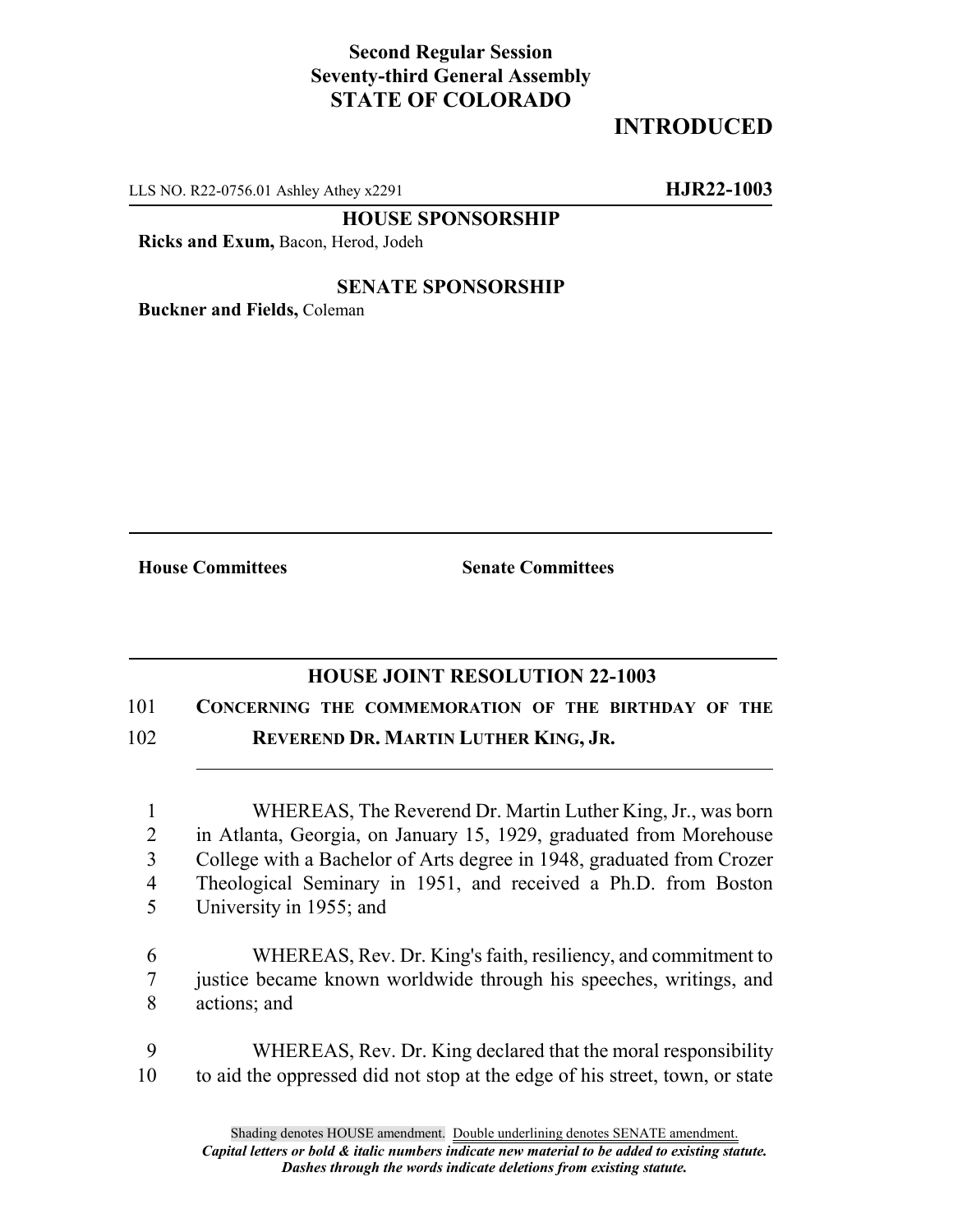- when he wrote, "I cannot sit idly by in Atlanta and not be concerned about what happens in Birmingham. Injustice anywhere is a threat to justice everywhere."; and
- WHEREAS, Rev. Dr. King withstood attacks on his home and family, among numerous other threats and setbacks, standing firm in his conviction that although the arc of the moral universe is long, it bends towards justice; and
- WHEREAS, Rev. Dr. King led the Montgomery bus boycott, a 13-month protest beginning in 1955, against the segregated city bus lines; and
- WHEREAS, The Montgomery bus boycott led to the integration of the Montgomery city bus system and is widely credited as the beginning of the civil rights movement in America; and
- WHEREAS, In 1957, Rev. Dr. King was elected president of the Southern Christian Leadership Conference, an organization formed to provide leadership for the burgeoning civil rights movement; and
- WHEREAS, Between 1957 and 1968, Rev. Dr. King spoke more 18 than 2,500 times, wrote 5 books as well as numerous articles, led protests, helped register African American voters, was arrested more than 20 times, was awarded 5 honorary degrees, was named Man of the Year by Time magazine, and became the symbolic leader of the African American community as well as a world figure; and
- WHEREAS, On August 28, 1963, Rev. Dr. King directed the March on Washington, wherein more than 200,000 Americans gathered in the name of equality and civil rights and which culminated in Rev. Dr. King's historic "I Have a Dream" speech; and
- WHEREAS, The leadership of Rev. Dr. King was instrumental in bringing about landmark legislation, such as the "Civil Rights Act of 1964", which prohibited segregation in public accommodations and facilities and banned discrimination based on race, color, or national origin, and the "Voting Rights Act of 1965", which eliminated remaining legal barriers to voting for disenfranchised African American voters; and
- WHEREAS, In 1964, Rev. Dr. King was awarded the Nobel Peace Prize for his tireless and selfless work in the pursuit of justice for African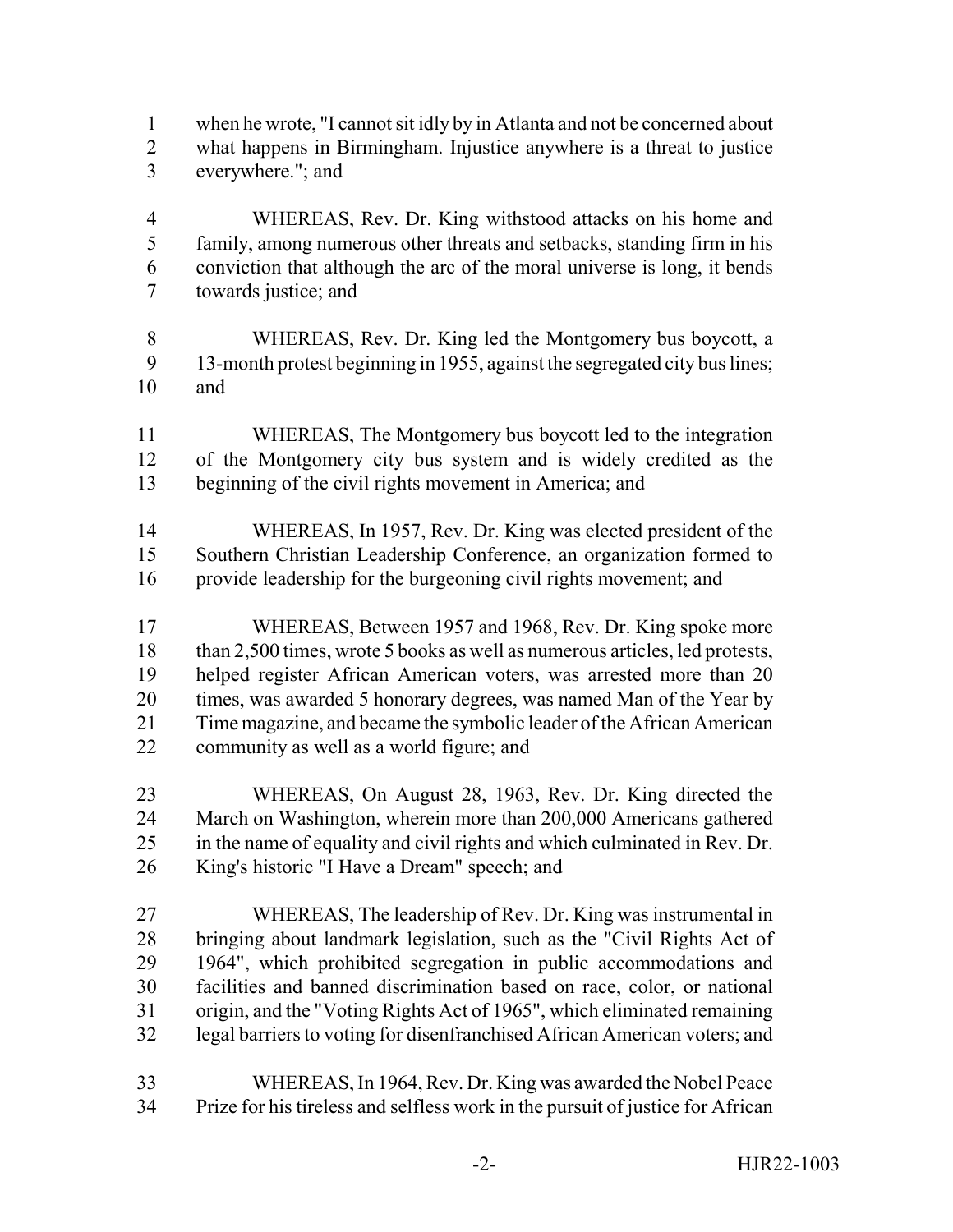Americans and other oppressed people in America; and

 WHEREAS, Rev. Dr. King's 13 years of nonviolent leadership ended abruptly and tragically when, on April 4, 1968, he was assassinated while standing on the balcony of the Lorraine Motel in Memphis, Tennessee; and

 WHEREAS, Rev. Dr. King's life and work continue to echo in our lives as we strive to reach the lofty goal he set when he said, "Let us all hope that the dark clouds of racial prejudice will soon pass away and the deep fog of misunderstanding will be lifted from our fear-drenched communities, and in some not too distant tomorrow the radiant stars of love and brotherhood will shine over our great nation with all their scintillating beauty."; and

- WHEREAS, The celebration of Martin Luther King, Jr. Day in Colorado was championed by Representative Wilma Webb, who sponsored the legislation creating the holiday, and on April 4, 1985, Colorado Governor Dick Lamm signed the bill into law; and
- WHEREAS, Colorado's enactment of the holiday and the annual Marade -- a merging of the words "march" and "parade" -- predated the federal holiday designation, and the first celebration in Colorado was on January 20, 1986; and
- WHEREAS, Rev. Dr. King's birthday is a federal holiday in the United States and a state holiday in the state of Colorado, which is celebrated each year on the third Monday in January; and
- WHEREAS, On Monday, January 17, 2022, we celebrate the 36th anniversary of Rev. Dr. King's holiday; now, therefore,
- *Be It Resolved by the House of Representatives of the Seventy-third General Assembly of the State of Colorado, the Senate concurring herein:*
- That we, the members of the Colorado General Assembly, hereby encourage appropriate observances, ceremonies, and activities to commemorate the federal and state legal holiday honoring the Rev. Dr. Martin Luther King, Jr., throughout all cities, towns, counties, school districts, and local governments within Colorado.
- *Be It Further Resolved,* That copies of this Joint Resolution be sent